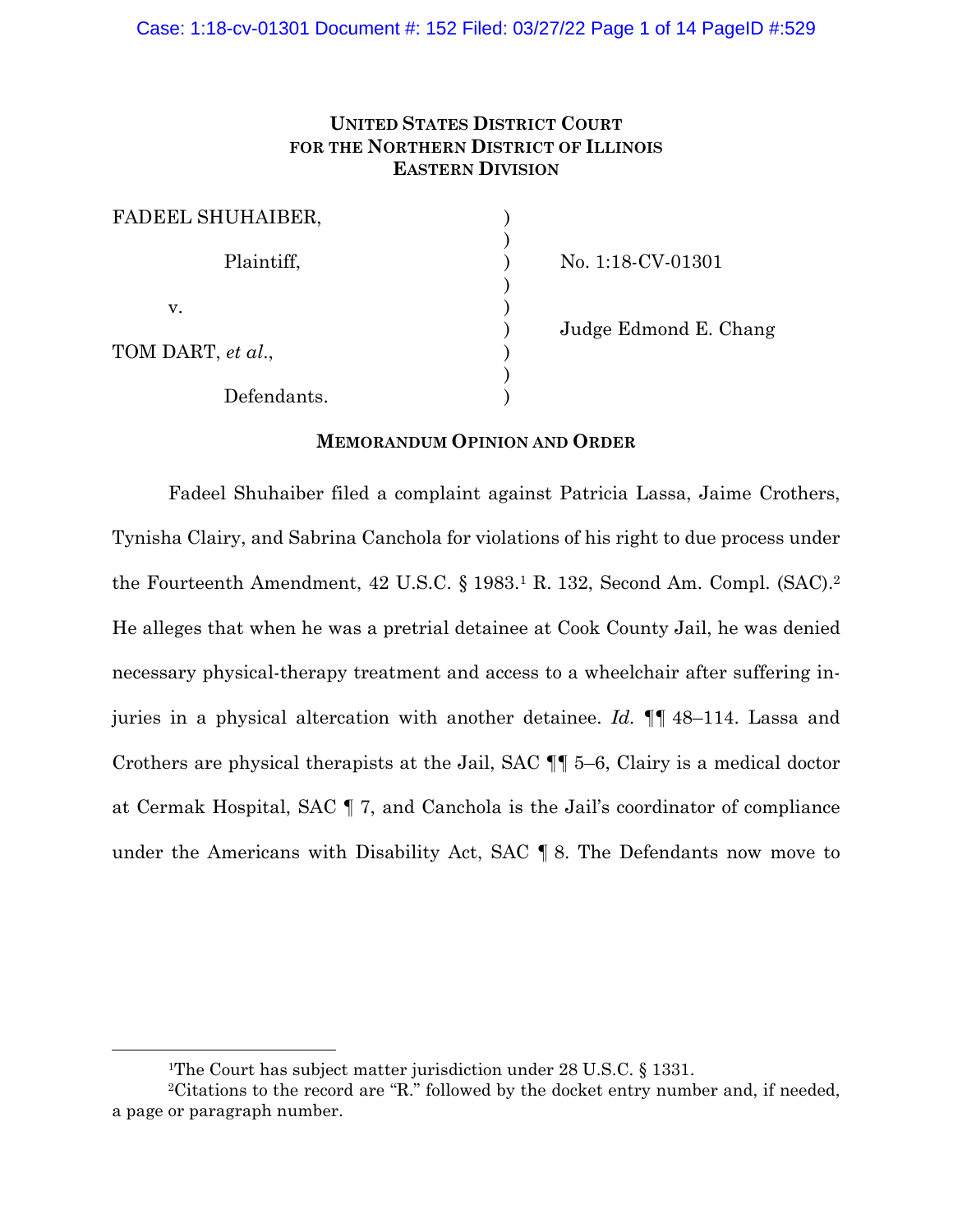dismiss all claims against them. R. 133, Mot. to Dismiss. For the reasons explained in this Opinion, the motion to dismiss is granted in part and denied in part.3

## **I. Background**

In considering the motion to dismiss, Shuhaiber's factual allegations must be accepted as true, and reasonable inferences made in his favor. *Roberts v. City of Chicago*, 817 F.3d 561, 564 (7th Cir. 2016). In mid-October 2016, when Shuhaiber was a pretrial detainee in the Cook County Jail, he was "body-slammed" by another detainee and sustained serious injuries. SAC ¶¶ 11–12. As a result of these injuries, Shuhaiber was taken to Stroger Hospital, where he remained for two weeks. *Id.* ¶ 13. Shuhaiber received corrective surgeries to repair a dislocated right shoulder, a broken right upper arm, a dislocated right elbow, a broken left leg, and a broken left knee. *Id.* ¶ 14. Shuhaiber was then transferred to Schwab Rehabilitation Hospital, where he remained until he was discharged to Cermak Hospital in November 2016. *Id.* ¶¶ 20–25.

## **A. Tynisha Clairy**

While at Cermak Hospital, Doctor Tynisha Clairy wrote Shuhaiber a prescription for routine wheelchair usage at the hospital. *Id.* ¶ 88. This wheelchair prescription expired as soon as Shuhaiber left Cermak Hospital to return to his unit at the Jail. *Id.* ¶ 90. But the prescription did not account for the gap in time that Shuhaiber

<sup>3</sup>Although the operative pleading is the Seconded Amended Complaint, the prior versions of the complaint were filed *pro se*. The operative pleading is the first attorney-drafted complaint. *See* R. 1, R. 38.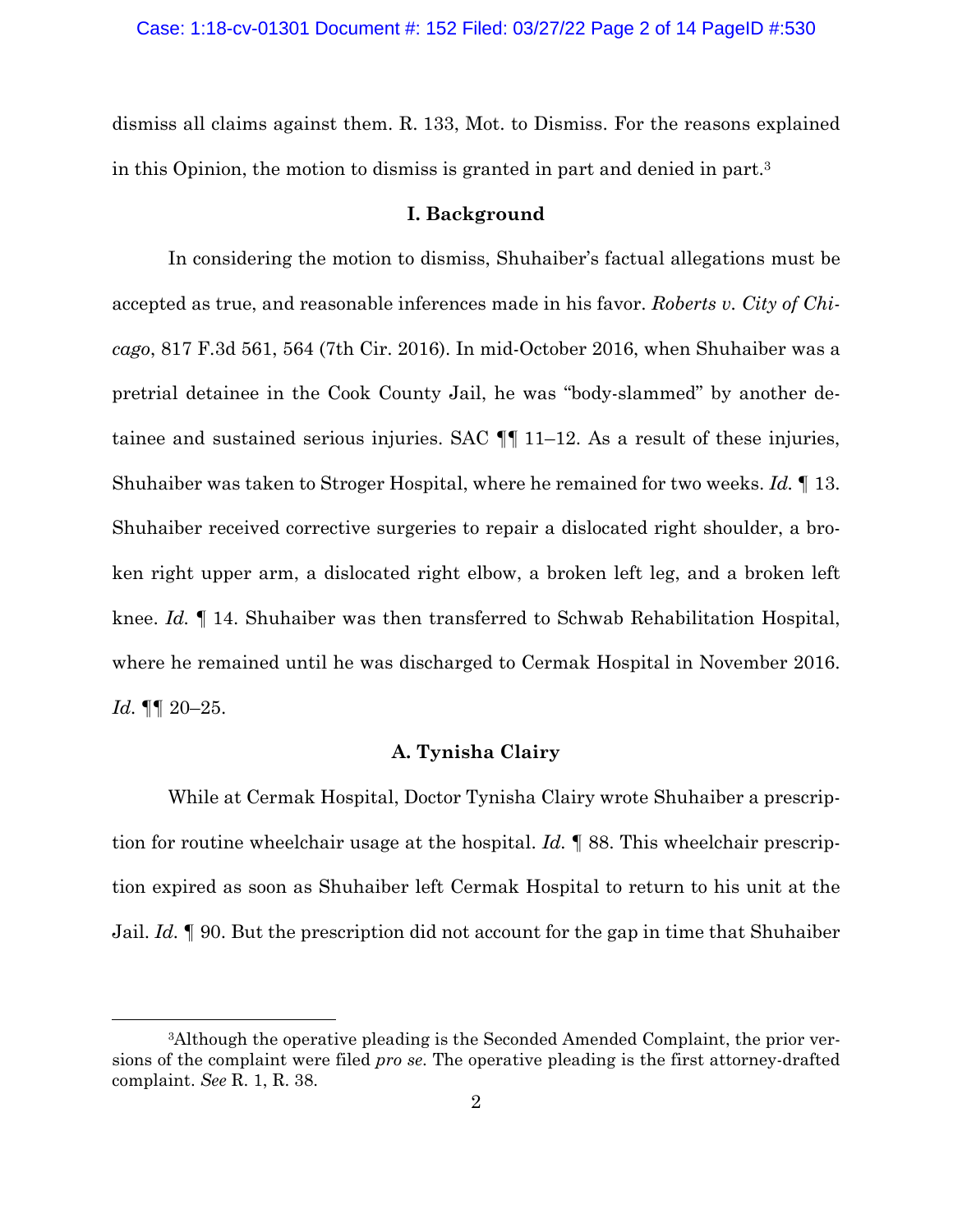#### Case: 1:18-cv-01301 Document #: 152 Filed: 03/27/22 Page 3 of 14 PageID #:531

would have to wait before being examined by another doctor to receive a new prescription for routine wheelchair use. *Id.* ¶ 94. Shuhaiber alleges that Dr. Clairy knew he would suffer in pain without this prescription. *Id.* ¶ 94. Four days after returning to his unit, Shuhaiber was prescribed a wheelchair for 24/7 use by a Dr. Glen Trammel. *Id.* ¶ 96. Because of the delay in seeing Dr. Trammel, Shuhaiber was without a wheelchair for four days, causing him to suffer from excruciating pain. *Id. ¶* 97. Shuhaiber alleges that Dr. Clairy knew he would suffer from excruciating pain without the use of a wheelchair. *Id.* ¶ 93.

### **B. Patricia Lassa & Jamie Crothers**

As part of his recovery from the "serious and disabling" injuries, Shuhaiber was prescribed physical therapy in the Jail. SAC  $\P$  27–28. In light of the severity of his injuries, physical therapy was necessary to regain strength and motion in the injured parts of his body. *Id.* ¶ 29. Shuhaiber began his physical therapy in November 2016. *Id.* ¶ 31. He was assigned two physical therapists, Patricia Lassa and Jamie Crothers (they focused on different injuries). *Id.* ¶ 33. Following the Jail's security protocols, Shuhaiber was not informed ahead of time about his physical therapy schedule. *Id. ¶¶* 40–41. On the days that he was scheduled for physical therapy, jail officials would appear unannounced and command Shuhaiber to get ready for a trip to physical therapy. *Id.* ¶ 42. Jail officials were required to escort Shuhaiber to and from the appointment. *Id. ¶* 43. At the conclusion of each physical therapy session, Shuhaiber would be informed by the physical therapists that a follow-up session was scheduled in the near future, but he was not given precise timing details. *Id.* ¶ 44.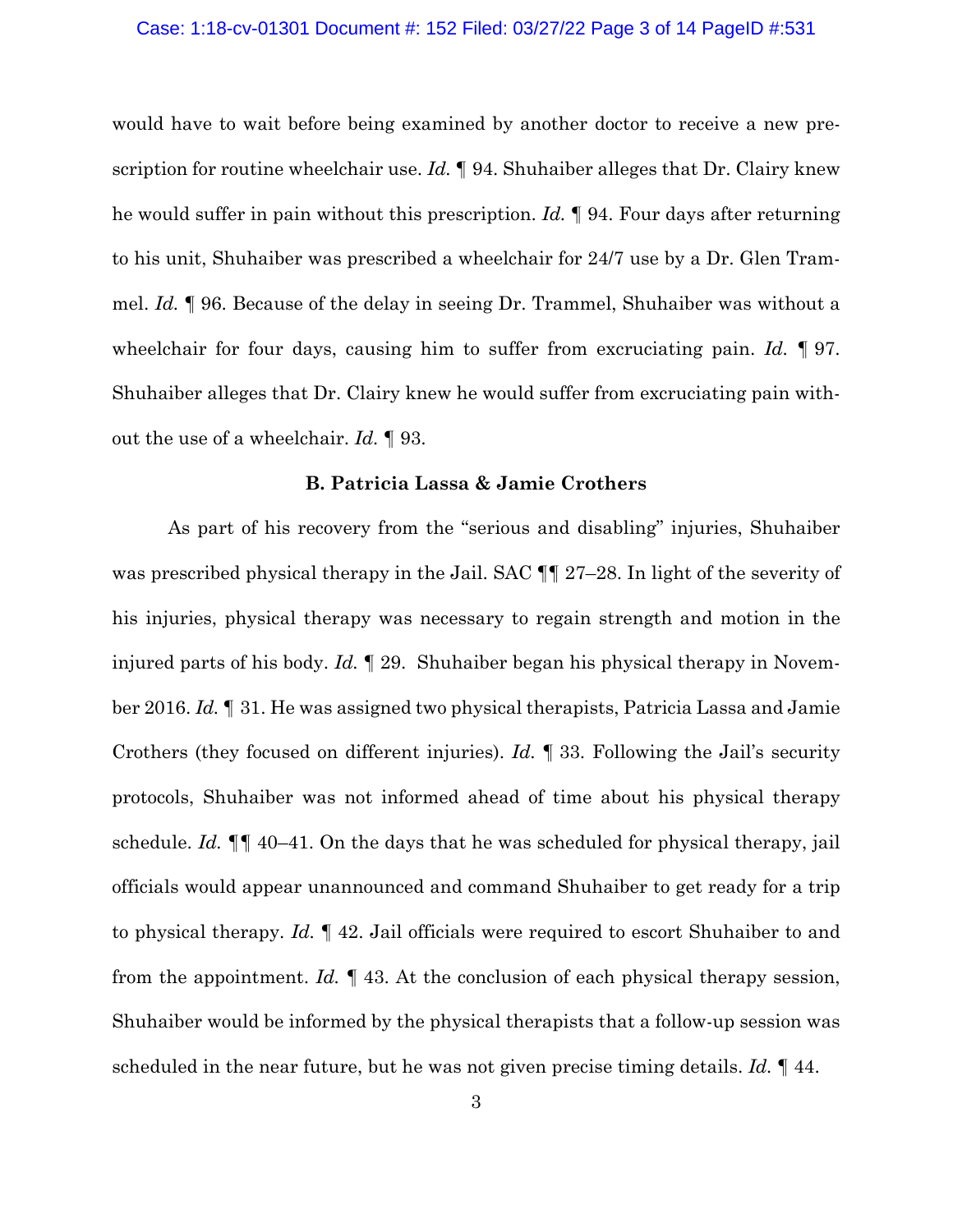Between November 2016 and August 2017, a total of 10 months, Shuhaiber attended nine physical therapy sessions. SAC ¶ 45. Cook County Department of Records reflect that Shuhaiber was scheduled for an additional 17 physical therapy sessions, which Shuhaiber did not receive because Jail officials did not inform him of the sessions and did not escort him to the sessions. *Id.* ¶¶ 49–50.

#### **C. Sabrina Canchola**

In April 2017, Shuhaiber was transported to Bridgeview Courthouse in connection with the case for which he was being held as a pretrial detainee. SAC  $\P$  100. The state court judge presiding over Shuhaiber's case entered an order commanding that "the Defendant [Shuhaiber] shall be allowed the use of a wheelchair on his court dates and while in custody." *Id.* ¶ 101; R. 146, Pl.'s Exh. A, April 27 Court Order. Shuhaiber met with Sabrina Canchola, the Jail's ADA compliance coordinator shortly after the order's entry and presented the April 27 Court Order to her, explaining his position that he was now entitled to the routine use of a wheelchair. SAC ¶ 103. Shuhaiber had multiple meetings with Canchola where he professed that position. *Id.* ¶ 109.

Despite these meetings, between April 2017 and August 2017, Shuhaiber was "never given a medical order by the jail for routine use of a wheelchair." SAC ¶ 105. Shuhaiber interprets the April 27 Court Order to impose no limitation on the use of and entitlement to a wheelchair, effectively granting him 24/7 use. *Id.* ¶ 111. Based on this interpretation Shuhaiber alleges that Canchola was deliberately indifferent to the Court Order and made no attempt to bring the Court Order to the attention of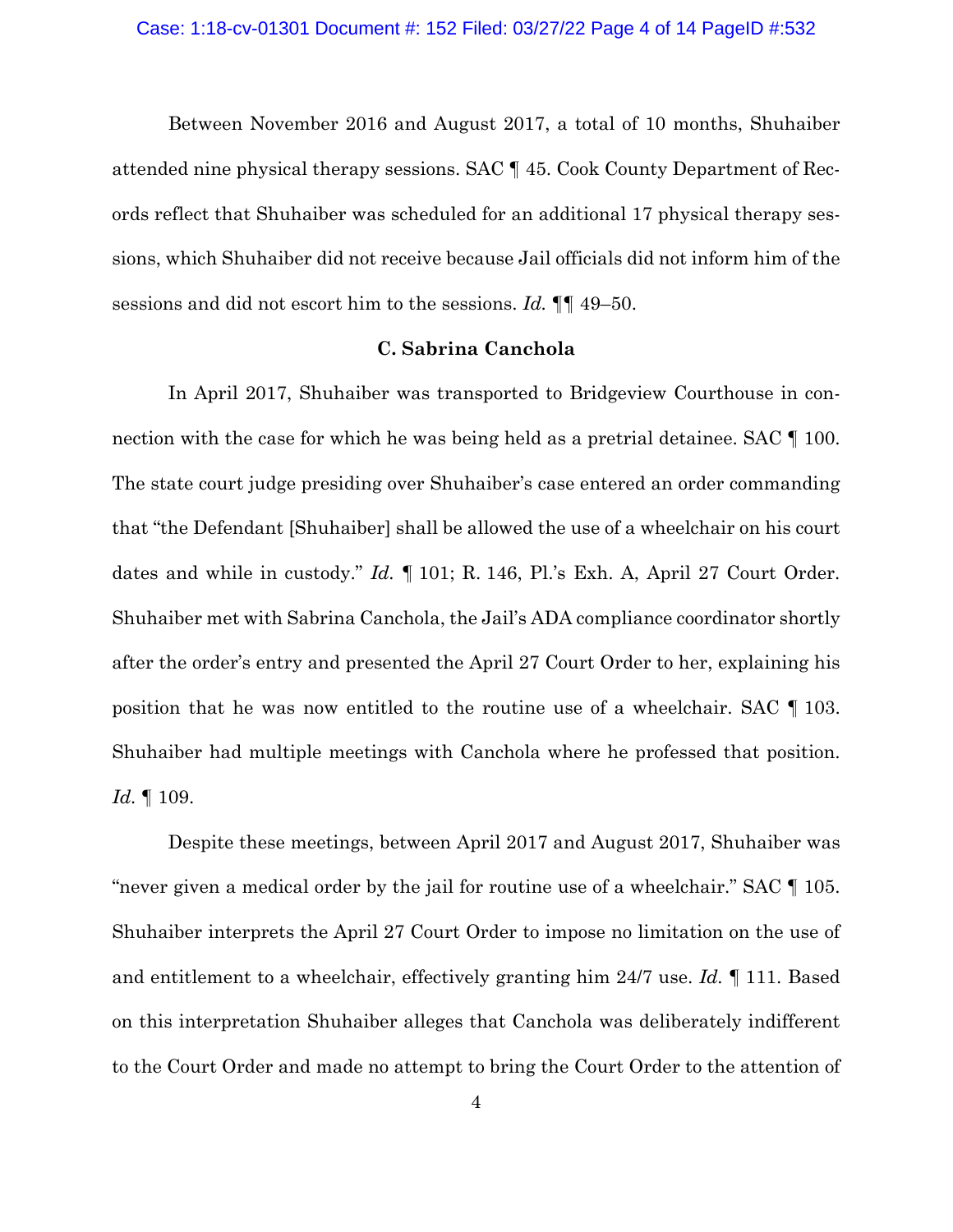## Case: 1:18-cv-01301 Document #: 152 Filed: 03/27/22 Page 5 of 14 PageID #:533

Jail personnel who could implement the Court Order and provide the wheelchair or alternatively, to reach out to the Jail's lawyers for guidance on the meaning and scope of the April 27 Court Order. *Id.* ¶¶ 112–113.

Shuhaiber filed this lawsuit *pro se* in February 2018. R. 1, Original Complaint. Shuhaiber then filed a First Amended Complaint in January 2019. R. 38, FAC. In December 2019, Shuhaiber was assigned an attorney by the court. R. 85. Counsel later filed this Second Amended Complaint in May 2021. SAC.

## **II. Legal Standard**

Under Federal Rule of Civil Procedure 8(a)(2), a complaint generally need only include "a short and plain statement of the claim showing that the pleader is entitled to relief." Fed. R. Civ. P. 8(a)(2). This short and plain statement must "give the defendant fair notice of what the ... claim is and the grounds upon which it rests." *Bell*  Atl. Corp. v. Twombly, 550 U.S. 544, 555 (2007) (cleaned up)<sup>4</sup>. The Seventh Circuit has explained that this rule "reflects a liberal notice pleading regime, which is intended to 'focus litigation on the merits of a claim' rather than on technicalities that might keep plaintiffs out of court." *Brooks v. Ross*, 578 F.3d 574, 580 (7th Cir. 2009) (quoting *Swierkiewicz v. Sorema N.A.*, 534 U.S. 506, 514 (2002)).

"A motion under Rule 12(b)(6) challenges the sufficiency of the complaint to state a claim upon which relief may be granted." *Hallinan v. Fraternal Order of Police* 

<sup>4</sup>This opinion uses (cleaned up) to indicated that internal quotations marks, alterations, and citations have been omitted from quotations. *See* Jack Metzler, *Cleaning Up Quotations*, 18 Journal of Appellate Practice and Process 143 (2017).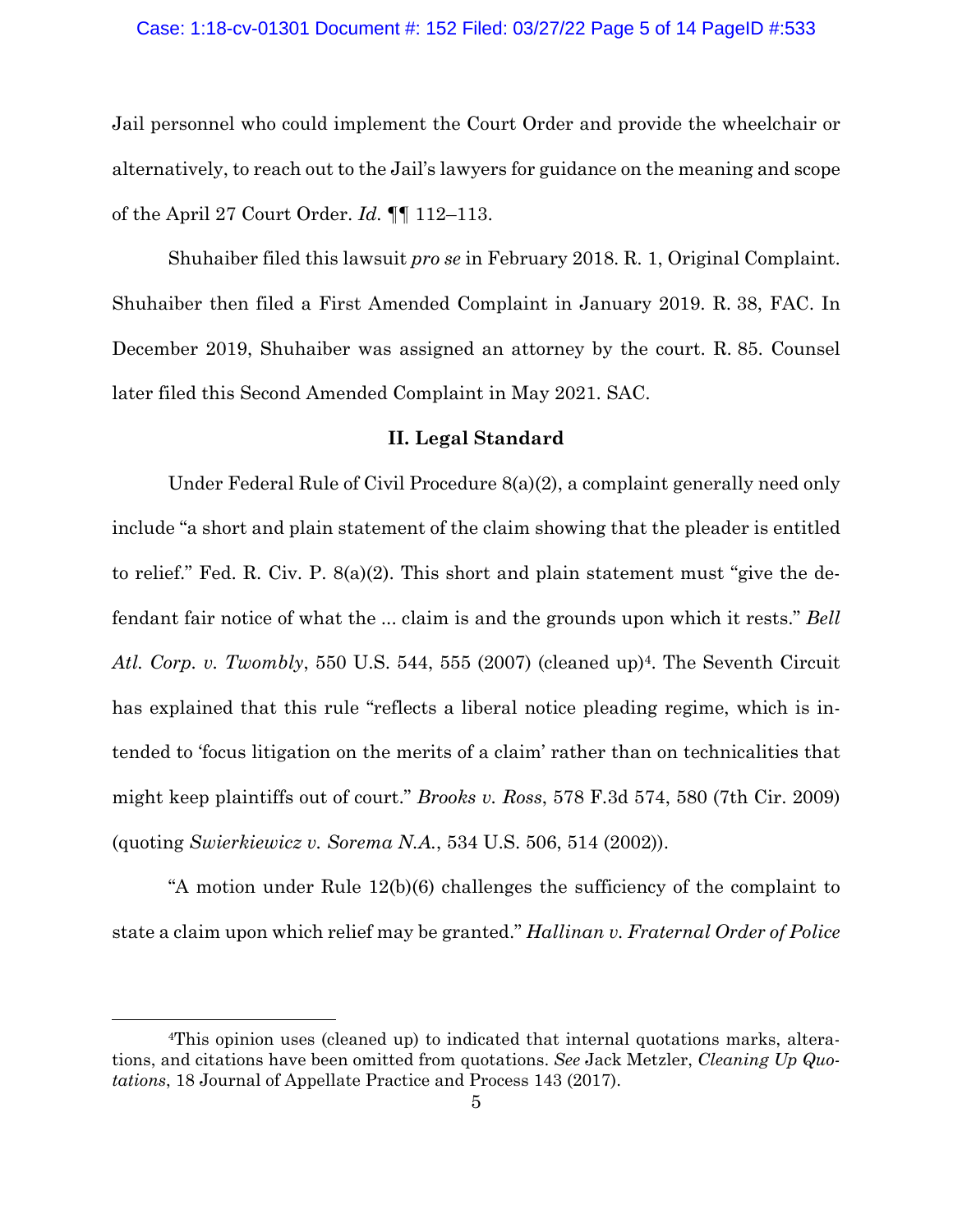*of Chi. Lodge No. 7*, 570 F.3d 811, 820 (7th Cir. 2009). "[A] complaint must contain sufficient factual matter, accepted as true, to 'state a claim to relief that is plausible on its face.'" *Ashcroft v. Iqbal*, 556 U.S. 662, 678 (2009) (quoting *Twombly*, 550 U.S. at 570). These allegations "must be enough to raise a right to relief above the speculative level." *Twombly*, 550 U.S. at 555. The allegations that are entitled to the assumption of truth are those that are factual, rather than mere legal conclusions. *Iqbal*, 556 U.S. at 678–79.

### **III. Analysis**

Shuhaiber brings four civil rights claims under Section 1983, all asserting violations of his right to adequate medical care under the Due Process Clause of the Fourteenth Amendment. Counts 1 and 2 allege inadequate medical care against his physical therapists, Lassa (Count 1) and Crothers (Count 2). SAC ¶¶ 59–86. Count 3 alleges that Dr. Clairy provided inadequate medical care by failing to ensure a prescription for wheelchair use after her prescription expired. SAC  $\P\P$  87–98. Count 4 alleges that the Jail's ADA Compliance Director, Sabrina Canchola, also failed to provided adequate medical care by ignoring Shuhaiber's need for a wheelchair. SAC ¶¶ 99–114.

Section 1983 provides that "every person who, under color of any statute, ordinance, regulation, custom, or usage, of any State … subjects, or causes to be subjected … other persons within the jurisdiction thereof to the deprivation of any rights … secured by the Constitution … shall be liable to the party injured." 42 U.S.C. § 1983. Under the Due Process Clause of the Fourteenth Amendment, a pretrial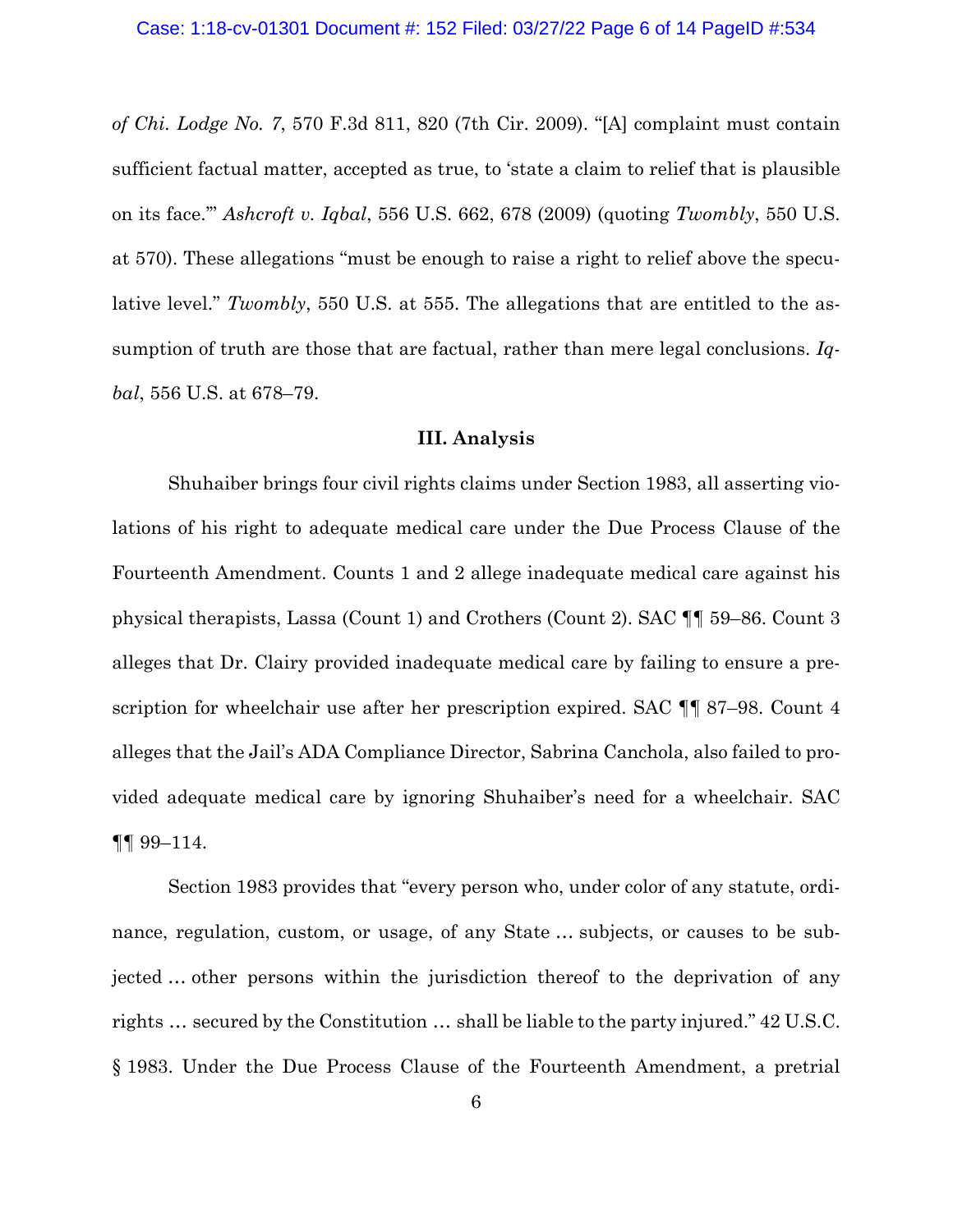#### Case: 1:18-cv-01301 Document #: 152 Filed: 03/27/22 Page 7 of 14 PageID #:535

detainee is entitled to objectively reasonable medical care while in pretrial detention. *James v. Hale*, 959 F.3d 307, 318 (7th Cir. 2020) (cleaned up). It is the plaintiff's burden to successfully allege objective unreasonableness of medical care, which requires two elements. *Id.*<sup>5</sup> First, the detainee must adequately allege that the jail official acted purposefully, knowingly, or recklessly when considering the consequences of the response to the medical condition at issue. *Id.* Second, the detainee must adequately allege that the challenged conduct was objectively unreasonable in light of the totality of the relevant facts and circumstances. *Id.* 

## **A. Physical Therapists Lassa & Crothers (Counts 1 & 2)**

First, Shuhaiber alleges a medical-care claim against two physical therapists, Patricia Lassa and Jamie Crothers. SAC ¶¶ 59–86. Lassa and Crothers are Cook County employees and are responsible for providing physical therapy services in the Jail (so no one disputes that they are acting under color of law for § 1983 purposes). SAC ¶¶ 5–6.6 The physical therapists argue that the claims against them should be dismissed because there are no allegations that they were personally involved or caused the alleged deprivations of Shuhaiber's rights. Mot. to Dismiss at 7. Shuhaiber, on the other hand, alleges that Lassa and Crothers acted in an objectively

<sup>5</sup>Both parties agree that the objective unreasonableness standard is appropriate in this case. Mot. to Dismiss at 6 n.1; R. 146, Pl.'s Br. at 3.

<sup>6</sup>Government officials can be sued in their official capacity or individual capacity, or both. Although Shuhaiber does not explicitly state in what capacity he is suing the physical therapists in Counts 1 and 2, it is clear that the allegations target the therapists individually, rather than the government entity itself. *See Kentucky v. Graham*, 473 U.S. 159 (1985) (looking at the course of proceedings to determine whether a § 1983 suit was an individual or an official capacity suit).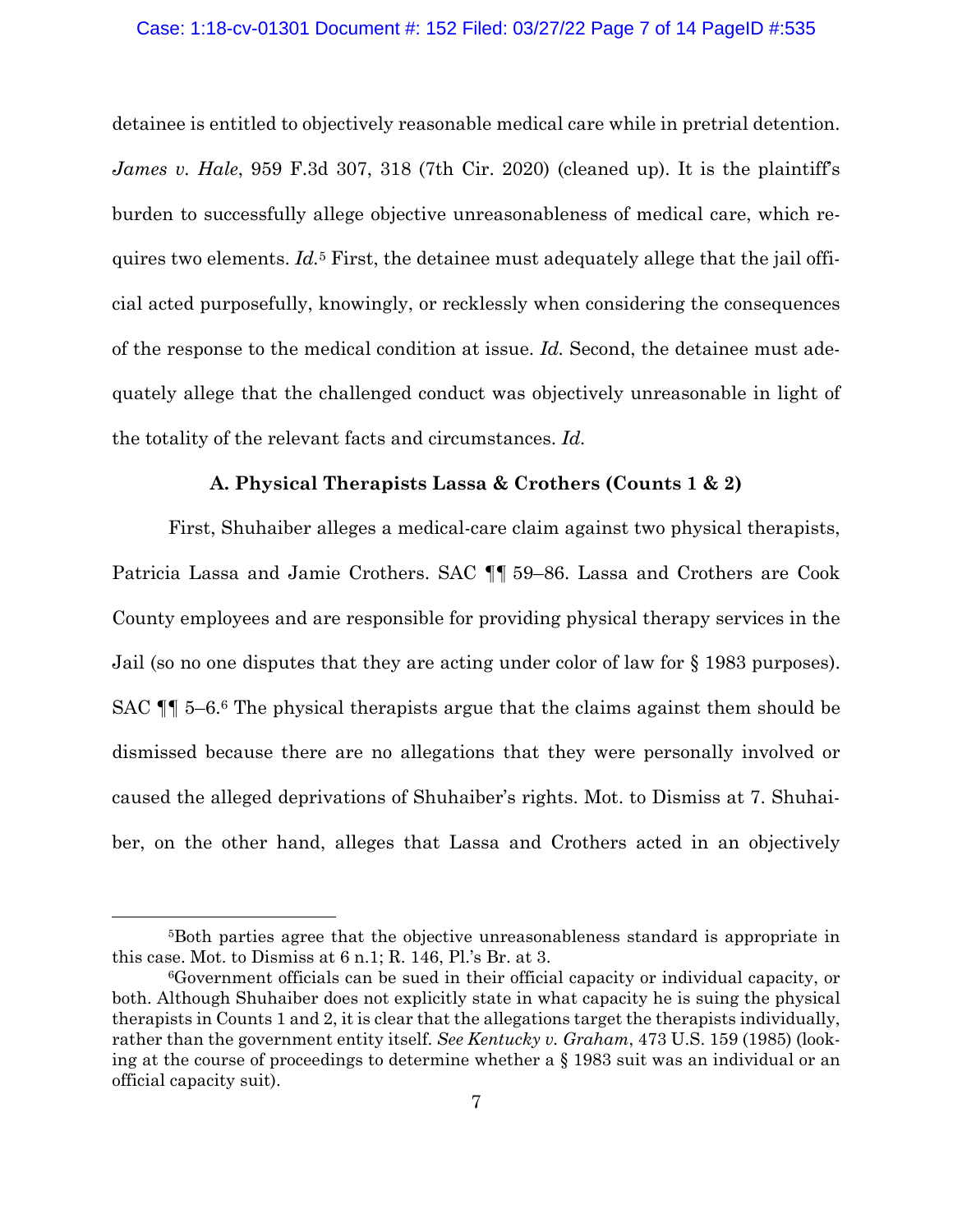#### Case: 1:18-cv-01301 Document #: 152 Filed: 03/27/22 Page 8 of 14 PageID #:536

unreasonable manner with respect to Shuhaiber's medical needs because they did not attempt to learn why their patient was absent from his scheduled appointments. R. 146, Pl.'s Br. at 6. Shuhaiber asserts that because of his 17 missed appointments and the inaction of the physical therapists, he suffered injuries. SAC ¶¶ 72, 86.

These allegations, however, fail to adequately explain how the physical therapists were *personally* involved in the misconduct or *personally* caused Shuhaiber's injuries. As the Defendants correctly point out, under 42 U.S.C. § 1983, a person can only be held liable for a constitutional violation that he or she *personally* caused. *Pepper v. Village of Oak Park*, 430 F.3d 805, 810 (7th Cir. 2005). There is no vicarious liability under § 1983. *Id.* In order to hold an individual defendant liable under § 1983 for a constitutional violation, the plaintiff must adequately allege that the defendant was personally responsible. *Rasho v. Elyea*, 856 F.3d 469, 478 (7th Cir. 2017).

Shuhaiber argues that the physical therapists took the easy way out by just rescheduling his appointments. Pl.'s Br. at 6. But there is no allegation, grounded in a Jail policy or other requirement, that it was the physical therapists' duty or responsibility to question security protocols or second-guess the Jail staff's judgment about when Shuhaiber would be notified and brought to his appointments. *See Henry v. Hulett*, 969 F.3d 769, 783 (7th Cir. 2020) (cleaned up) (holding that prison administrators are given "wide-ranging deference in the adoption and execution of policies and practices that in their judgment are needed to preserve the internal order and discipline and to maintain institutional security"). The physical therapists are medical-care providers and there is no reason to think, on the current pleading, that they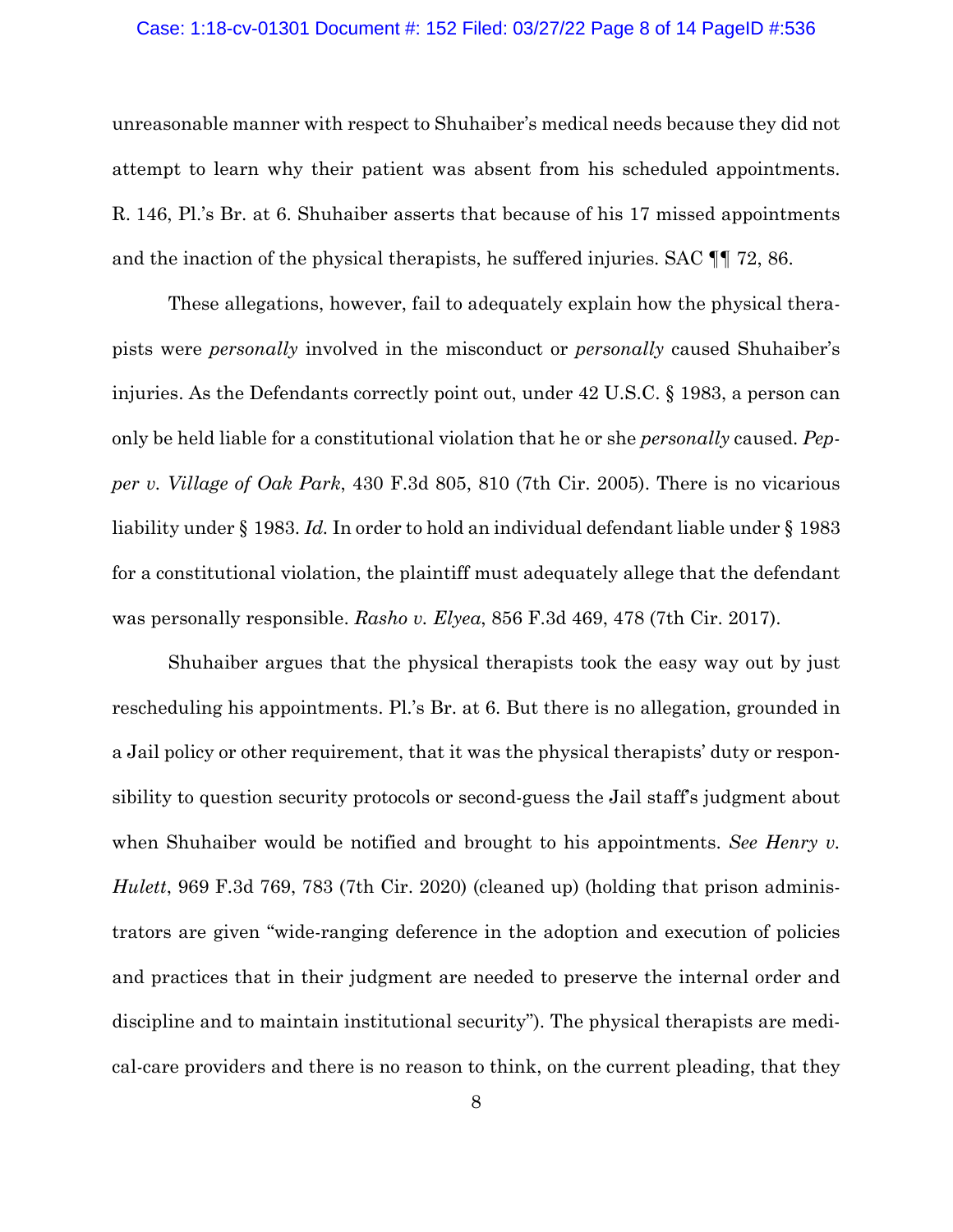#### Case: 1:18-cv-01301 Document #: 152 Filed: 03/27/22 Page 9 of 14 PageID #:537

could dictate the security policies set by the Sheriff's Office. *Id*. Just as jail officials ordinarily defer to the judgment of medical professionals, medical professionals generally must defer to the professional expertise of security officials when it comes to matters of jail security. *Florence v. Board of Chosen Freeholders of County of Burlington*, 566 U.S. 318, 328 (2012) (cleaned up) (explaining that the task of determining whether a policy is reasonably related to a legitimate security interest is "peculiarly within the province and professional expertise of corrections officials"); *Leiser v. Kloth*, 933 F.3d 696, 706 (7th Cir. 2019) (holding that non-medical professionals are encouraged to rely on the professional judgment of medical professionals).

Separately, Shuhaiber alleges that the physical therapists' inaction was a violation of the American Physical Therapy Association's Guide for Professional Conduct. Pl.'s Br. at 6. As the Defendants note, however, § 1983 "protects plaintiffs from constitutional violations, not violations of state law" or, in this case, a code of conduct or ethics of a professional organization. Def.'s Br. at 5; *see Scott v. Edinburg*, 346 F.3d 752, 760 (7th Cir. 2003). It is true that professional norms might very well inform the objective reasonableness of the medical care provided (or not provided) in common law malpractice cases, and might even be relevant to assessing the care in a custodial setting. But the professional norms cited here do not generally speak to what the Due Process Clause demands of physical therapists operating in a jail, not to mention what deference physical therapists owe to security officers when deciding how to move detainees in a dangerous setting like the Cook County Jail. Shuhaiber's reliance on the professional organization's guideline is rejected.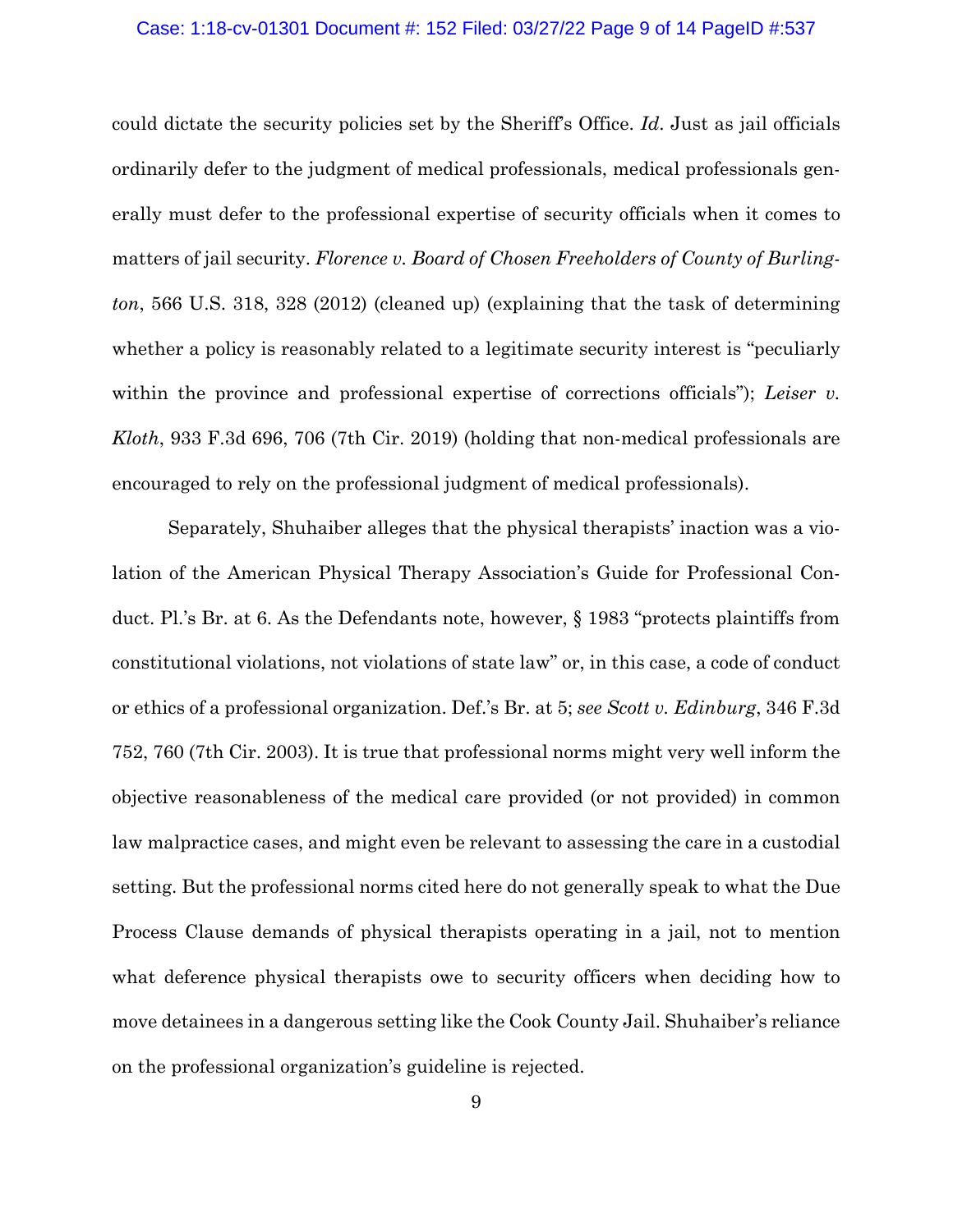Shuhaiber also fails to allege any *intentional* (or even reckless) action or inaction by the therapists. *See County of Sacramento v. Lewis*, 523 U.S. 833, 849 (1998) ("Liability for negligently inflicted harm is categorically beneath the threshold of constitutional due process."); *see McCann v. Ogle Cty., Illinois*, 909 F.3d 881, 886 (7th Cir. 2018). For example, Shuhaiber does not allege that either of the therapists took any affirmative action to personally prevent him from attending any appointment, refused to work with him during his scheduled appointments, or failed to reschedule him when an appointment was missed. SAC  $\P$  29–34,44. As currently pled, then, there is no sufficient claim against the physical therapists in Count 1. For now, the dismissal is without prejudice, given that the Second Amended Complaint is the first lawyer-drafted version of the complaint. It is possible (though the Court is skeptical) that discovery will uncover facts that would allow Shuhaiber to seek leave to amend the complaint again, this time alleging facts about the therapists' authority. If the Rule 16(b) deadline comes and goes without adding the therapists back into the case, then the dismissal will automatically convert to a dismissal with prejudice.

#### **B. Dr. Clairy (Count 3)**

Next, Shuhaiber alleges a medical-care claim against Dr. Tynisha Clairy, the doctor who treated Shuhaiber at Cermak Hospital. SAC ¶¶ 87–98. The claim arises from a wheelchair prescription that Clairy wrote for Shuhaiber while he was under her care. *Id.* ¶¶ 88–90. Specifically, Shuhaiber argues that Clairy knew that the wheelchair prescription would not cover Shuhaiber for the interim period between his discharge from Cermak Hospital and whenever he would be seen by another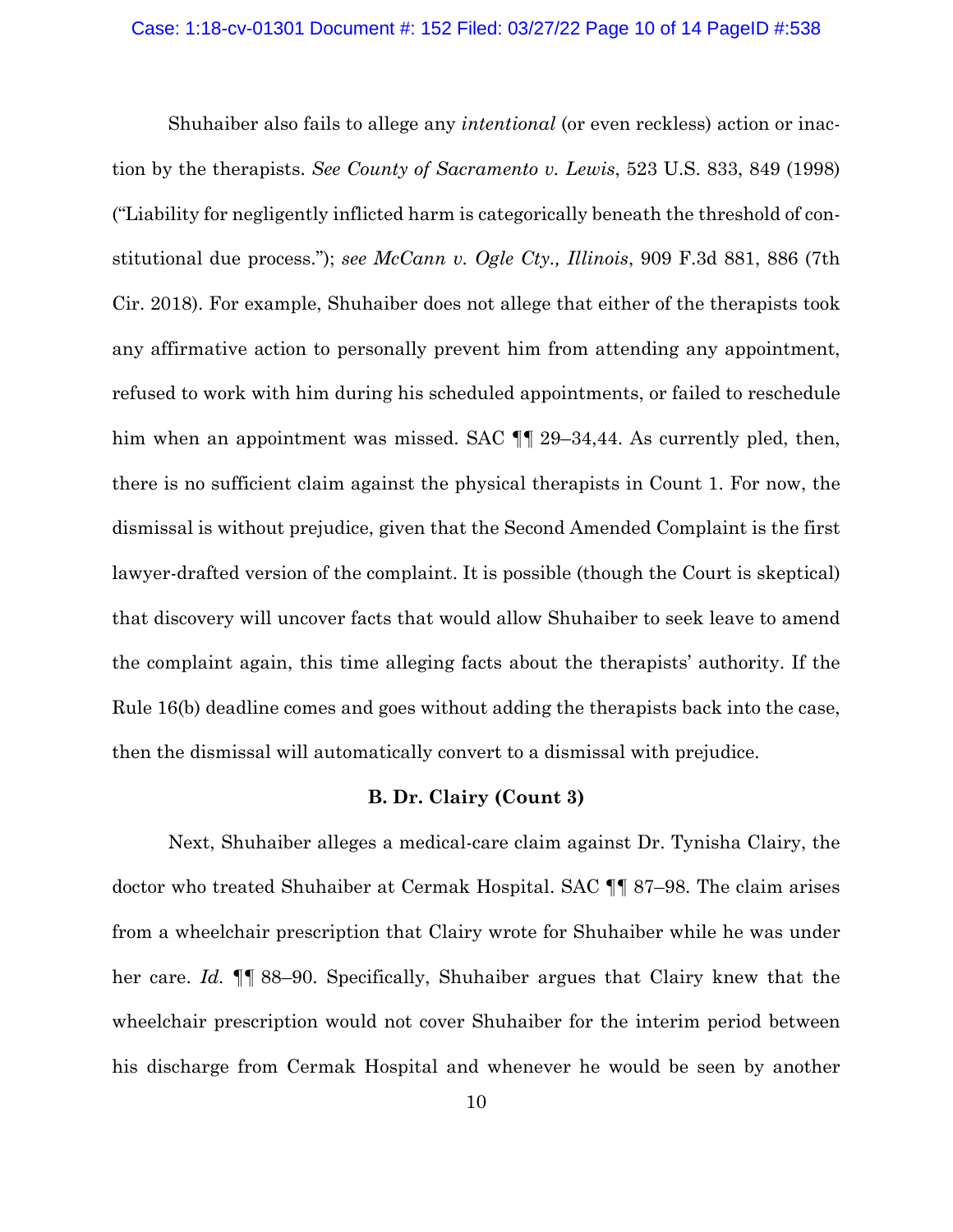#### Case: 1:18-cv-01301 Document #: 152 Filed: 03/27/22 Page 11 of 14 PageID #:539

doctor, and that he would suffer excruciating pain without the use of a wheelchair during that time. *Id.* ¶¶ 92–94. Clairy argues that those allegations are insufficient to state a medical-care claim. Mot. to Dismiss at 6–9.7

Generally, it is true that a detainee may not demand specific medical care, so long as whatever care was provided was sufficient. *Walker v. Wexford Health Sources, Inc*., 940 F.3d 954, 965 (7th Cir. 2019); *Snipes v. DeTella*, 95 F.3d 586, 592 (7th Cir. 1996) ("The constitution is not a medical code that mandates specific medical treatment."). Here, however, Shuhaiber is not demanding specific medical treatment merely because he had a desired form of treatment—instead, a wheelchair was *already* prescribed as part of his treatment. Shuhaiber's claim is about the pain that he needlessly suffered due to Clairy's alleged indifference to his mobility when he had to wait for a second prescription for continued wheelchair access. Although "[m]ore than negligence or even gross negligence is required for a viable Section 1983 claim for inadequate medical care," *James*, 959 F.3d at 318, it is plausible to infer that it was Clairy's responsibility to ensure that the prescription would carry Shuhaiber over until he was returned to his Jail unit and able to obtain another prescription. Whether or not Clairy behaved purposefully or recklessly in not writing a longer prescription is an issue that must be left for discovery and cannot be resolved on a motion to dismiss. Discovery might also reveal that Clairy had limited prescription authority

<sup>7</sup>Clairy also argues that the allegations in the Second Amended Complaint conflict with the First Amended Complaint, but the newer pleading simply presents the claim against Clairy with more specificity, rather than contradict the prior pleading.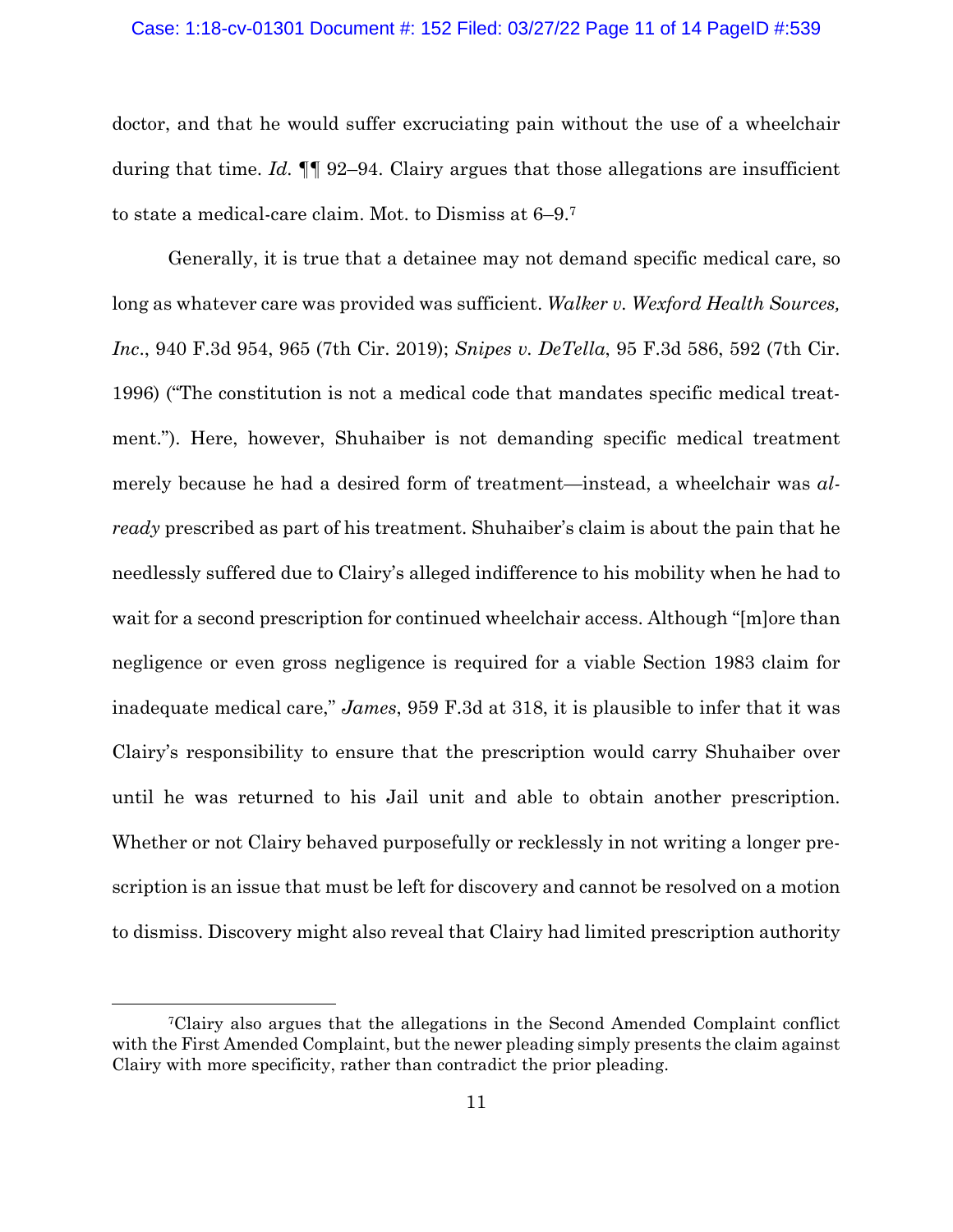#### Case: 1:18-cv-01301 Document #: 152 Filed: 03/27/22 Page 12 of 14 PageID #:540

in the Jail unit itself; again, however, the allegations right now must be read in the light most favorable to Shuhaiber. Although it is true that a doctor is free to make her own "independent medical determinations as to the necessity of certain treatments …[,]" these determinations are still subject to the objective-reasonableness standard. *See Holloway v. Delaware Cty. Sheriff*, 700 F.3d 1063, 1074 (7th Cir. 2012). So the decision on the prescription's length is a matter for discovery.

Moving on from the standard of care, Dr. Clairy also argues that Shuhaiber failed to allege that her actions caused him to suffer an injury. Mot. to Dismiss at 11– 12. That argument is meritless. "To show that a delay in providing treatment is actionable under the Eighth Amendment, a plaintiff must also provide evidence that the delay exacerbated the injury or unnecessarily prolonged pain." *Petties v. Carter*, 836 F.3d 722, 730–731. It is perfectly plausible that, given Shuhaiber's then-recent corrective surgeries and early stage of recovery, forcing Shuhaiber to move around without a wheelchair would exacerbate his injuries and unnecessarily prolong his pain. The pain and suffering Shuhaiber experienced were plausibly a result of Dr. Clairy's actions, and not merely the result of residual pain from the surgeries.

In sum, contrary to the defense argument, Shuhaiber has not pled himself out of court on this claim. Mot. to Dismiss at 13–14. Count 3 against Clairy remains intact.

### **C. ADA Compliance Director Canchola (Count 4)**

Finally, Shuhaiber alleged that the Jail's ADA Compliance Director, Sabrina Canchola, also ignored his medical needs in violation of the Due Process Clause. SAC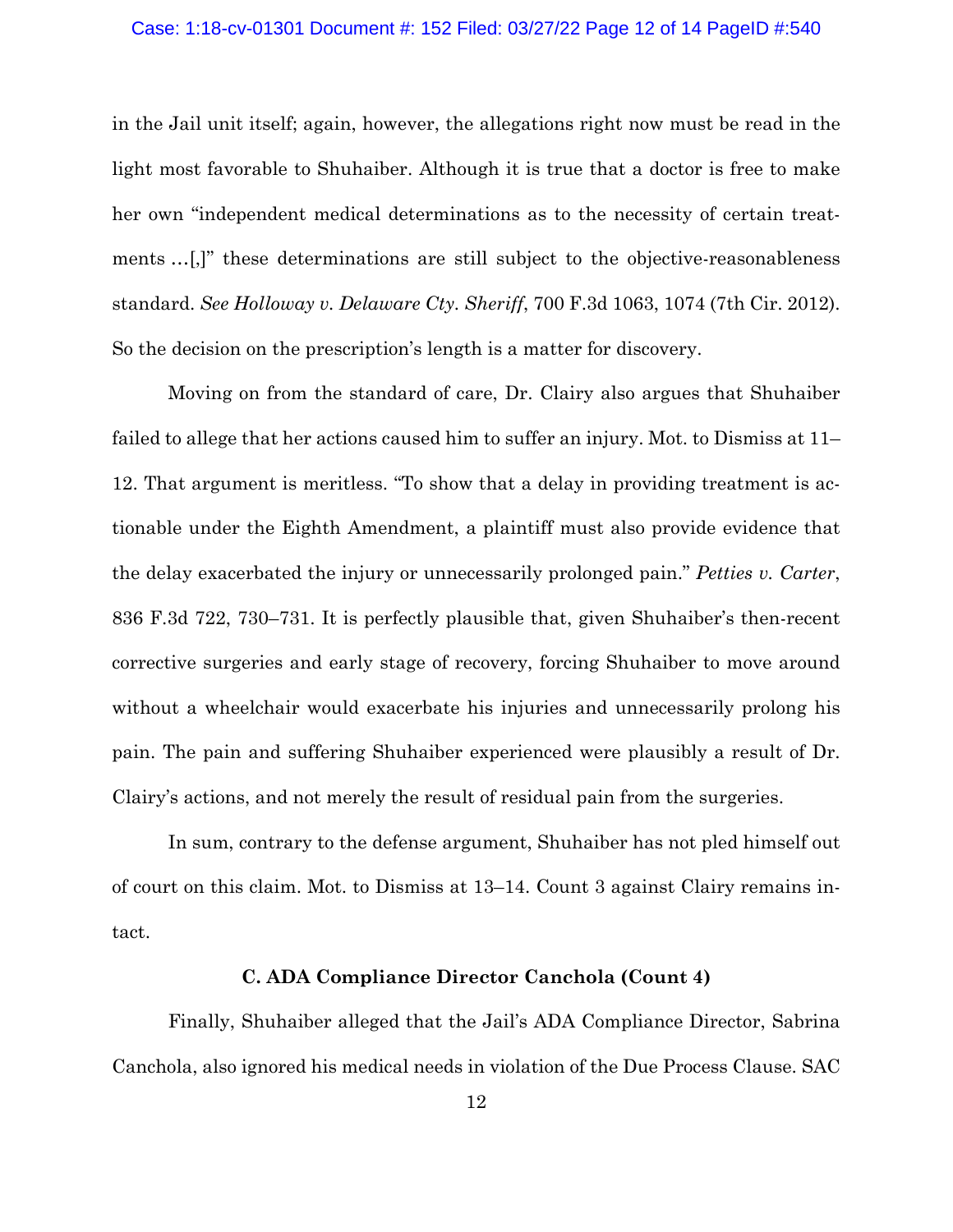¶¶ 99–114. As Shuhaiber tells it, he met with Canchola multiple times, each time insisting that he needed 24/7 use of a wheelchair while in the Jail, relying on the April 27 Court Order. *Id.* ¶ 103. Despite his mobility problems and the Court Order, between April 27 and August 7, 2017, Shuhaiber did not receive routine access to a wheelchair. *Id.* ¶ 105.

Shuhaiber alleges that Canchola had the authority and duty to demand that prison staff comply with the Court Order, and that by failing to order a wheelchair for him, Canchola ignored his medical needs. *Id*. ¶ 112–113. Canchola argues that Shuhaiber has failed to adequately state a claim against her because she was not a medical-staff member and was limited in her authority to enforce a state court order. Def.'s Br. at 8.

Shuhaiber does not allege anything other than a conclusion that Canchola had the authority to direct Cook County Sheriff Officers to provide him with a wheelchair. Canchola is *not* a member of the medical staff. SAC ¶ 8. As a non-medical staff member, Canchola is generally permitted to defer to the medical decisions of medical personnel. *See Arnett v. Webster*, 658 F.3d 742, 755 (7th Cir. 2011); *King v. Kramer*, 680 F.3d 1013, 1018 (7th Cir. 2012) (holding that police officers were not responsible for administering medical care and were entitled to defer to the judgment of health professionals); *Greeno v. Daley*, 414 F.3d 645, 656 (7th Cir. 2005) (holding that if a prisoner is under the care of medical experts, a non-medical prison official will generally be justified in believing that the prisoner is in capable hands). The same goes for deference to security officials. *Leiser*, 933 F.3d at 706.